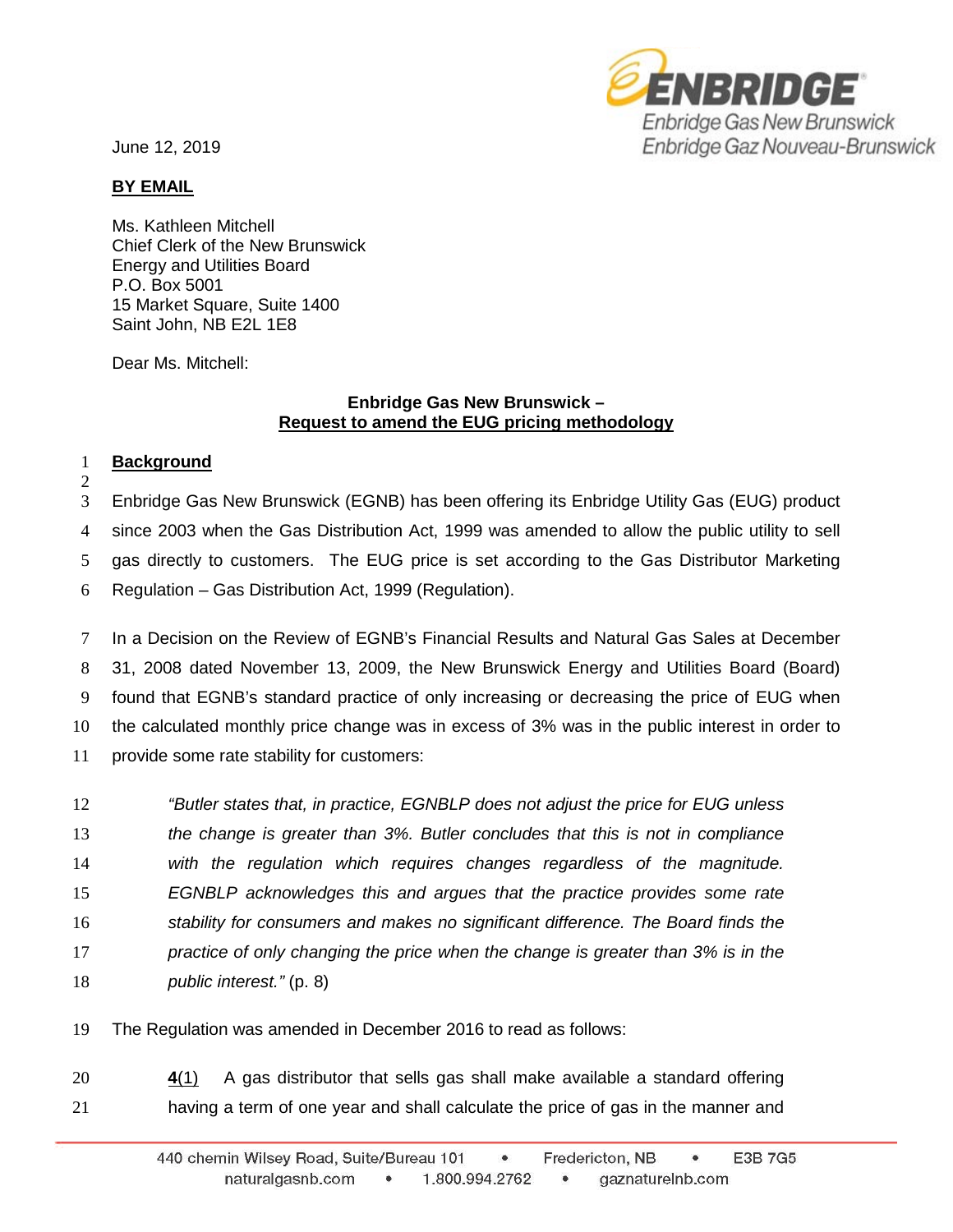for the period determined by the Board, which price shall be based on the cost estimated by the gas distributor for purchasing gas and selling gas to customers.

 **4**[\(2\)](javascript:displayOtherLang() For the purposes of subsection (1), the difference between the estimated cost of purchasing and selling gas and the actual cost of purchasing and selling gas for a period determined by the Board shall be included in the forecasted price of gas for a period determined by the Board.

 These changes to the Regulation provide the Board with additional flexibility in relation to the pricing of EUG.

 In the Board's December 13, 2018 decision in relation to EGNB's commodity sales activities for the fiscal year ended December 31, 2017, the Board decided:

 The price of gas for any month shall be calculated as the average of the forecasted monthly cost of purchasing and selling gas to customers over the next 12 months, which shall also include one-twelfth of the previous month's balance or estimated balance of the Purchased Gas Variance Account (PGVA). The PGVA is the accumulated difference between the monthly forecasted costs and 16 the actual monthly costs of purchasing and selling gas.

## **Proposed changes**

 Over the last two winters, the PGVA balance has reached unprecedented levels. In February 2018, the PGVA balance reached \$8.28M which was surpassed a year later in March 2019 with another record balance of over \$10M. Prior to these two highs, the previous historical high balance occurred in March 2014 when it hit \$6.86M. For a product with annual volumes of 3 Million GJs annually, these levels are counterproductive to setting reasonable EUG prices and recovering the PGVA balance in a timely manner. With such a large PGVA amount factored into the pricing model, the EUG price's relationship to natural gas market prices deteriorates.

Table 1 identifies the PGVA balance increases during the two periods noted above: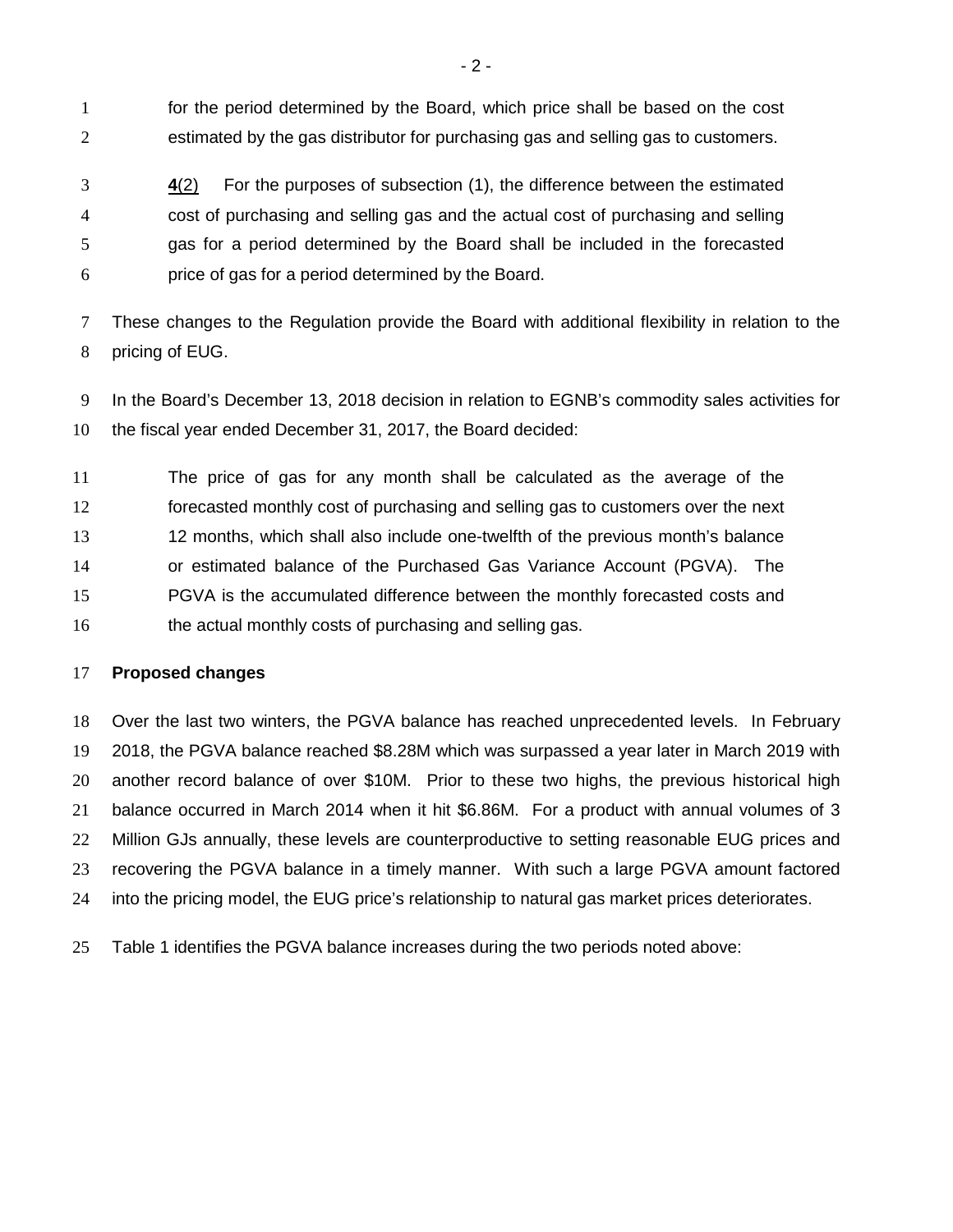| Table 1 |
|---------|
|         |

|   | Winter 2017-2018:               |               |               |           |               |               |
|---|---------------------------------|---------------|---------------|-----------|---------------|---------------|
|   |                                 | <b>Nov-17</b> | <b>Dec-17</b> | Jan-18    | Feb-18        | <b>Mar-18</b> |
| 3 | Net (Income)/Loss for the month | (102, 307)    | 1,581,873     | 3,325,275 | 352,903       | (1, 297, 372) |
| 4 | <b>Cumulative PGVA</b>          | 3,023,070     | 4,604,943     | 7,930,218 | 8,283,121     | 6,985,749     |
|   |                                 |               |               |           |               |               |
| 6 | Winter 2018-2019:               |               |               |           |               |               |
|   |                                 | <b>Nov-18</b> | <b>Dec-18</b> | Jan-19    | <b>Feb-19</b> | <b>Mar-19</b> |
| 8 | Net (Income)/Loss for the month | (586, 649)    | 2,639,610     | 1,180,609 | 514,286       | 478,864       |
| 9 | <b>Cumulative PGVA</b>          | 5,194,294     | 7,833,903     | 9,014,512 | 9,528,798     | 10,007,662    |

 In both instances of high PGVA balances noted above, the current price setting methodology using all known and future inputs at the time recommended that the EUG price be lowered when ideally the price would have remained higher in order to help reduce the PGVA balance during a month of higher volume.

 In fact, when the PGVA reached its then historical high of \$8.28M in February 2018 and just under \$7M in March 2018, the EUG price setting methodology recommended a change to the EUG price from \$11.20/GJ to \$10.49/GJ for April 2018, in a month with relatively good volumes that could have assisted with paying down the PGVA balance sooner. As a result, the PGVA balance remained higher than necessary and remained above \$5M for the remainder of 2018 and contributed to a high balance to start the 2018/2019 winter season. During that time, the same scenario unfolded when the historical high PGVA balance of \$10M was reached in March 2019. The price setting model again suggested a reduction in the EUG price from \$13.38/GJ to \$12.92/GJ in April 2019 and another reduction to \$11.95/GJ in May 2019, months when volumes could have led to a more rapid reduction of the PGVA. It is once again expected that the PGVA balance will be high to begin the winter season of 2019-2020 resulting in additional risks, costs and a further deteriorating relationship to market pricing.

 In addition to the two proposals described below, EGNB has contracted additional capacity from Empress and Dawn to improve stability starting in November 2019 and November 2021, respectively. Furthermore, EGNB plans to participate in hedging activities going forward which 22 will provide additional stability to gas price costs from month to month. Although EGNB has not traditionally been active with hedging activities, it is common practice in the gas supply industry in order to stabilize prices and risks.

 EGNB is proposing two changes to the price setting methodology for EUG that would provide greater price stability to customers, yet also provide better protection against high PGVA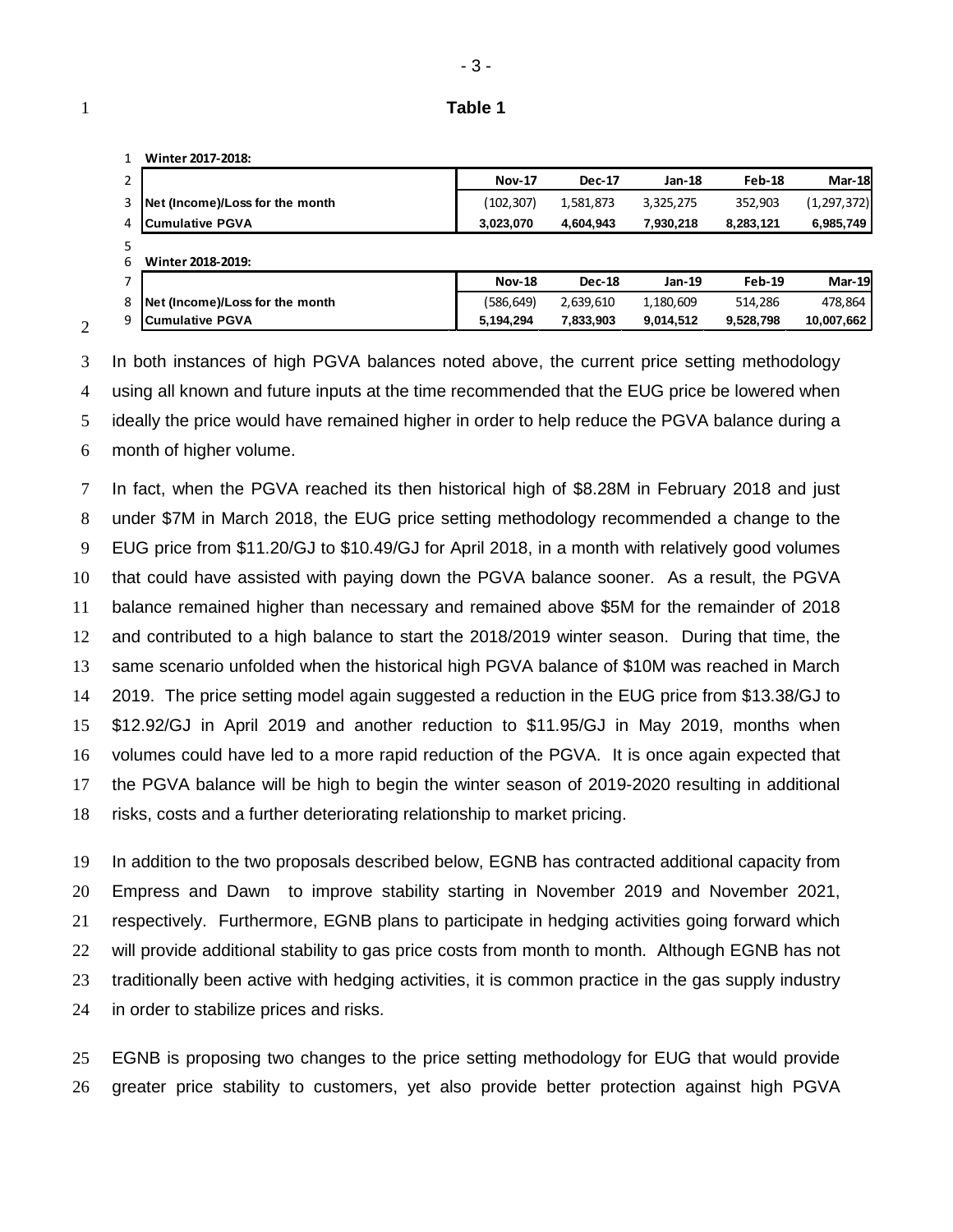balances that remain until the next heating season due to insufficient volumes in the summer months.

#### **1. Increased Tolerance Level**

 When calculating the EUG price at the end of each month for the beginning of the next month, a percentage variance from the previous month's price is calculated. Currently, if the model calculates a variance in EUG price of more than 3% from the previous month's price, the EUG price is changed for the next month in accordance with the Board's 2009 direction. When the variance is 3% or lower, EGNB has not typically changed the price in order to maintain pricing stability even though it could have changed the price within this discretionary range. However, EGNB reserves the right to change the EUG price even when the variance is less than the prescribed tolerance level depending on gas pricing market conditions.

 EGNB proposes to increase the 3% tolerance level that has been in place for many years to 6%. This will assist in correcting the issue that occurred the last two winters described above when the model recommended a reduction to the EUG price even though gas volumes could have assisted with lowering the PGVA sooner and place the PGVA balance in a more reasonable position entering the summer months of lower volumes. As a large PGVA balance increases the risk to customers and the utility by contributing a high value to the EUG price during the future winter heating season and further deterioration from market pricing, maintaining the EUG price at higher levels during months with larger volumes would assist with maintaining the PGVA balance lower during the lower volume months of June to September. Increasing the tolerance level from 3% to 6% will allow the EUG price to remain stable for potentially longer periods of time and allow a more timely repayment of the PGVA.

 This will benefit customers by maintaining a closer relationship to market pricing and costs, while limiting the amount of PGVA balance calculated and factored into the EUG pricing model. A small PGVA benefits customers by ensuring that market pricing and EUG prices are close so that customers do not have to start a future heating season paying higher than expected costs from the previous heating season.

 As noted above, Table 2 demonstrates what the current EUG price setting model recommendation was for April 1, 2019.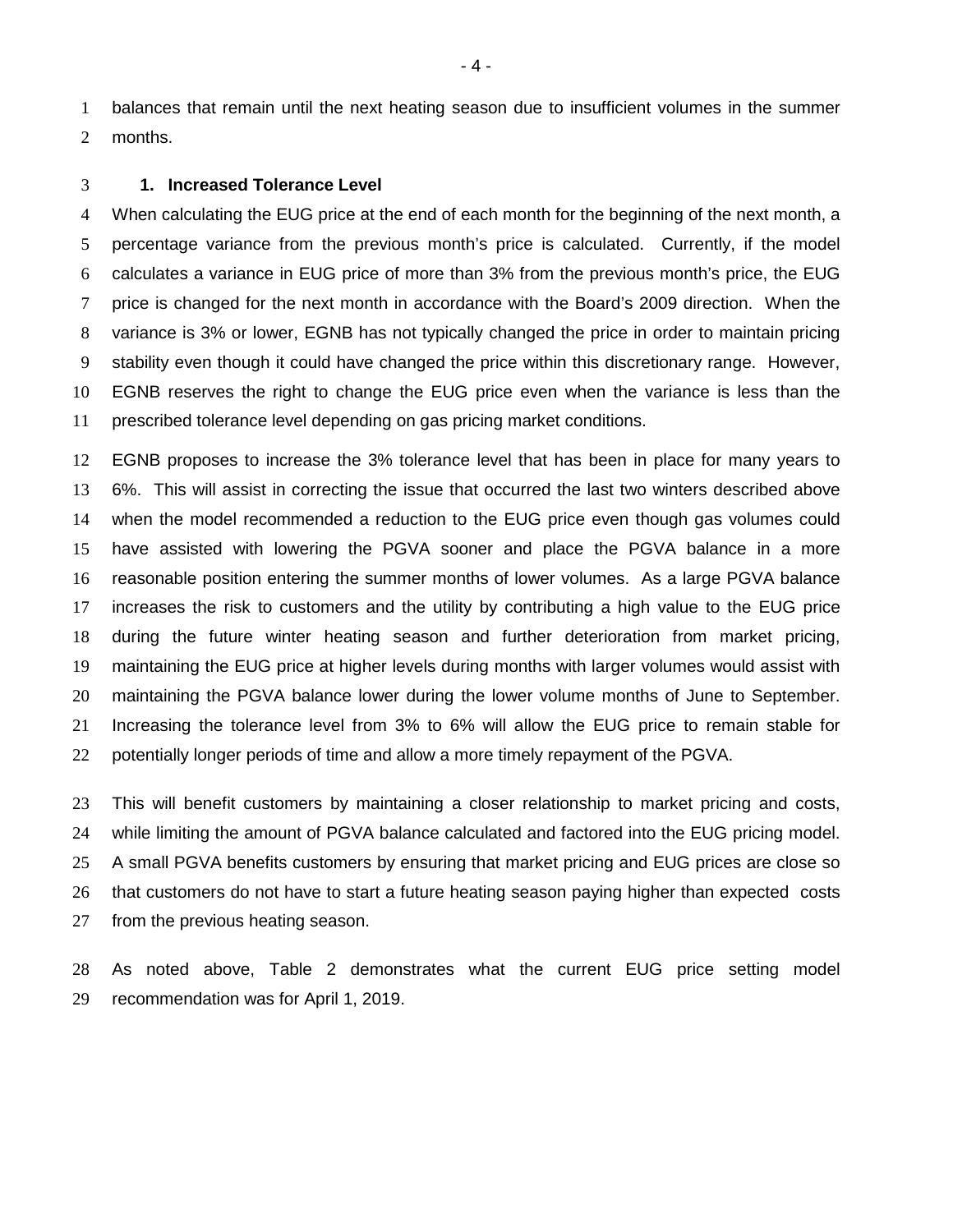## **Table 2**

| 1  |                                                        | $Jan-19$       | <b>Feb-19</b> | <b>Mar-19</b> | Apr-19        |
|----|--------------------------------------------------------|----------------|---------------|---------------|---------------|
| 2  | 12-month forward average                               |                |               |               |               |
| 3  | Forecast (monthly) cost of gas supply $(in $)$         | 33,144,064     | 31,457,772    | 30,708,873    | 28,499,374    |
| 4  | Price of Gas Variance Account adjustment (in \$)       | 7,833,903      | 9,014,512     | 9,528,798     | 9,943,323     |
| 5. | Revised cost of gas                                    | 40,977,967     | 40,472,284    | 40,237,670    | 38,442,697    |
| 6  | Volume $(GJ)$                                          | 3,029,931      | 2,988,448     | 2,980,259     | 2,974,778     |
|    | Monthly WACOG per GJ                                   | 13.520         | 13.540<br>S.  | 13.500<br>S   | 12.920<br>S   |
| 8  | <b>Actual Price Used for Billing (updated monthly)</b> | 13.3800<br>\$. | 13.3800<br>\$ | 13.3800<br>\$ | 12.9200<br>\$ |
| 9  |                                                        |                |               |               |               |
| 10 | <b>Percentage Change from last month</b>               |                |               |               | 3.44%         |
|    |                                                        |                |               |               |               |

## **2. Reduction of PGVA Balance**

 Secondly, EGNB proposes an immediate one-time reduction to the PGVA. EGNB proposes to decrease the PGVA by \$4M and amortize that amount on a straight line basis over a 24 month period. Set out below is an example of the results of a \$4M PGVA balance reduction on August  $7 \quad 1^{st}$ , 2019:

- 8 1. \$4M PGVA reduction amortized over 24 months results in a EUG price adder of \$0.66 per GJ based on the 6.046M GJs forecast over the 24 month period from August 2019 to July 2021.
- 2. On August 1, 2019, the EUG price is reduced to \$10.29/GJ prior to the adder, making the total EUG price \$10.95 (\$10.29 +\$0.66) per GJ.

13 Table 3 presents this proposal's impact on the EUG model filed with the Board on June  $1<sup>st</sup>$ , 2019 if the reduction would occur on August 1, 2019:

 Please refer to the confidential file *EGNB 2019 05 30 \$4M Breakout Confidential.xls* for additional details related to this proposal.

### **Summary**

 EGNB recommends that the Board approve these two modifications to the EUG price setting methodology. If the Board determines that a process is required, EGNB suggests the establishment of a written process.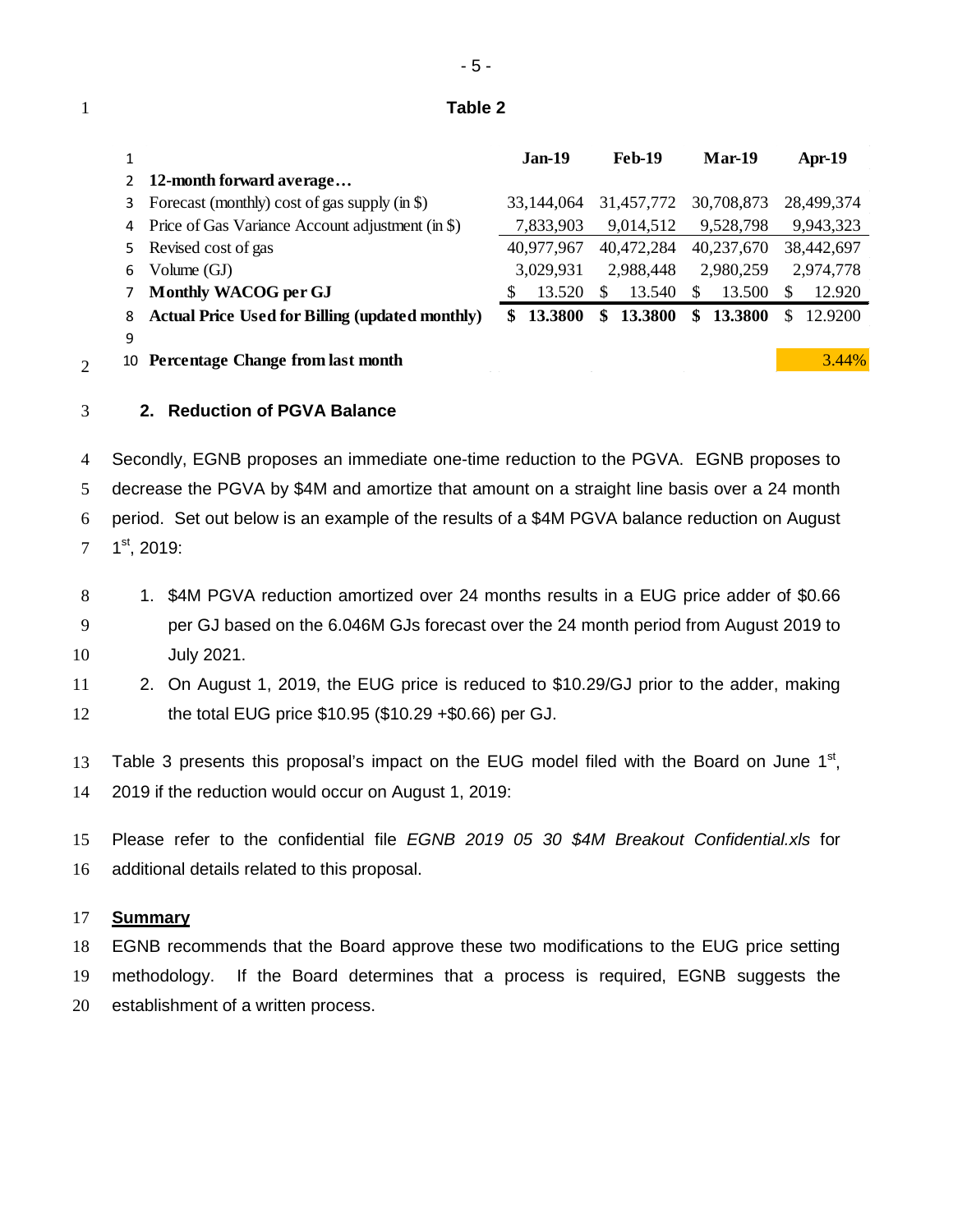- If you have any questions with respect to this matter, please contact me at (506) 457-7762 or
- [paul.volpe@enbridge.com.](mailto:paul.volpe@enbridge.com)
- Yours truly,
- 

- 
- 
- 7 Paul Volpé<br>8 Regulatory Regulatory Affairs Manager
- Enbridge Gas New Brunswick